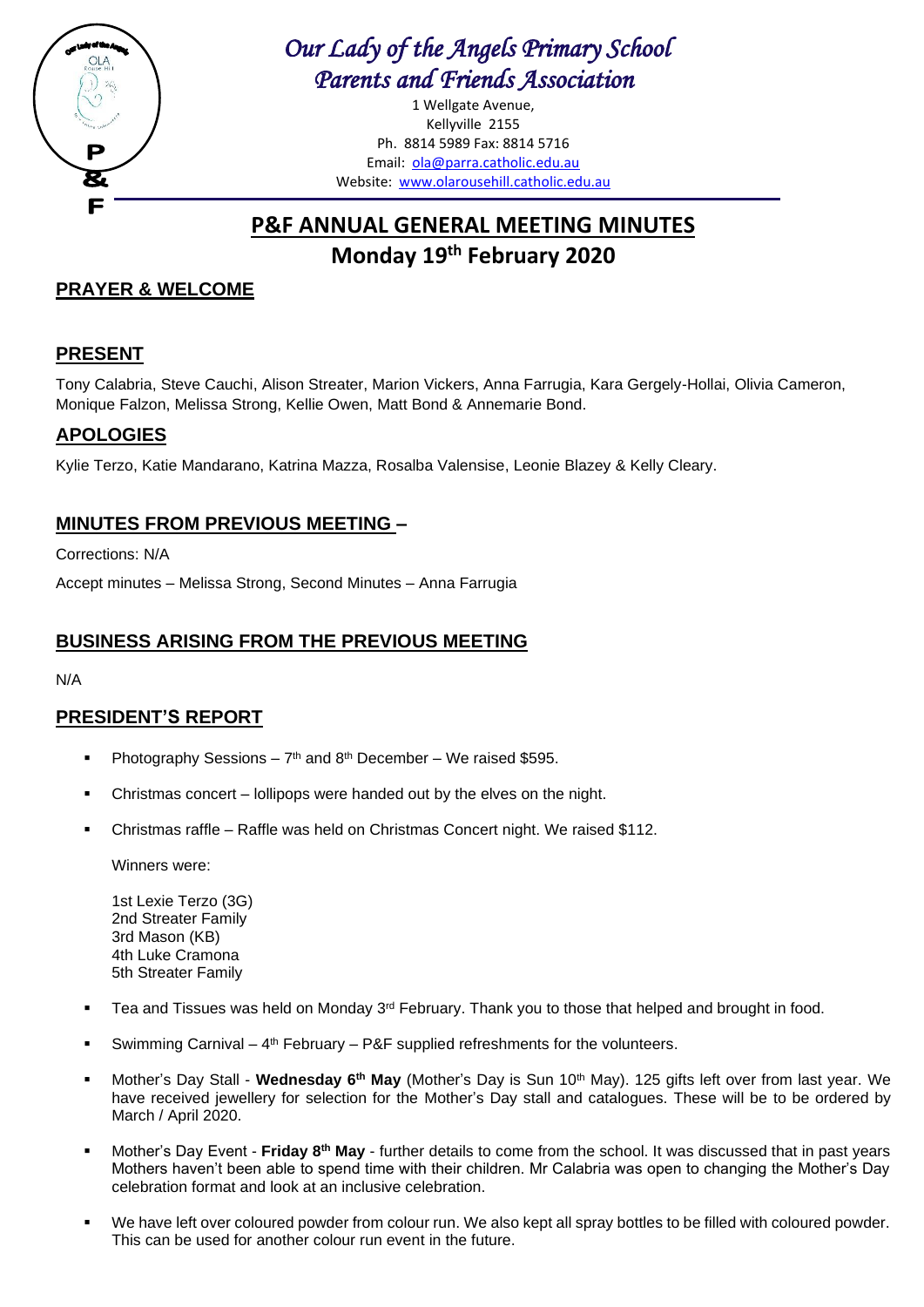- Left over ice blocks we have ice blocks that could be used for special treat days if we have volunteers on Tuesday or Thursdays during the year.
- **EXECONDER 18 INCO HANDIFY SAME:** Tentative date of 3<sup>rd</sup> April at 2pm (before Whole school assembly) more details to be advised in the newsletter leading up to the event. If you have unwanted uniforms you wish to donate please give these to the office marked P&F.
- Calendar of Events were discussed.
- Deposit from P&F has been made to the school for \$35,000. Mr Calabria confirmed the school is investigating sun shades to go over the Primary gym equipment. The sandpit play area is being reviewed for upgrade. All additional funds will also go towards resources utilised by all students. **We thank all OLA families and friends for contributing to events throughout 2019 which made such a generous donation possible.**
- Please see a list of events on the last page of minutes that the P&F are involved with throughout 2020.

#### **PRINCIPAL'S REPORT**

- Emphasis raised that the P&F is for **FUN-raising** (as well as Fund-raising). The P&F is all for the kids, they are the reason we are all here. The aim is to build community.
- If parents are interested in becoming Grade Parents for 2020 please contact the school as there are some grades without volunteers. If you need further information please contact the school office.
- Happy to report the kids have settled into the new year well. We currently have 571 children at OLA and my emphasise has always been "Faith, Fun & Learning" - this is what each day should be about.
- Thank you for everyone who supported the Grade Information Evening. It is the school's role to work with you, for you and the children.
- A reminder to read the Newsletters, please don't rely on other forums for information. Please come to the school for any clarification to avoid mis-communication. If anyone has any feedback or suggestions, to please contact or email the school as Mr Calabria welcomes parent ideas. The school strives to work in partnership with the families for the greater good of the children.
- A review of the Canteen and the menu will take place to ensure it meets the NSW Canteen Regulations. Healthy options will be prioritised for over the counter sales.
- Thank you in advance for supporting the Bush Fire Relief Mufti Day this is a catholic schools diocesan lead fundraiser. Other events coming up include; 123 Magic Parenting Course, Cross Country, Dance Fever, Stations of the Cross & Bathurst and **Easter Hat Parade 9th April.**
- The next Pupil Free Day is to be confirmed but it looking like the first day of next Term. Further details will follow in the newsletter closer to end of term.
- A warm thank you to all the OLA staff especially Mr Cauchi for the wonderful support in these first weeks of Term 1. Thank you to all the parents who have introduced yourselves and made me feel welcome.
- A sincere thank you to Alison Streater and Anna Farrugia (for the last 2 years) and the entire P&F team for all their efforts in 2019.

#### **TREASURER'S REPORT**

- Review of weekly banking and confirmed donation to the school of **\$35,000.** Petty Cash box checked and \$80 within confirmed.
- **Review of reimbursements**
- Annual external audit was completed and returned.
- Invoice outstanding for Auditor's fee \$990.00 to be paid by the end of the month.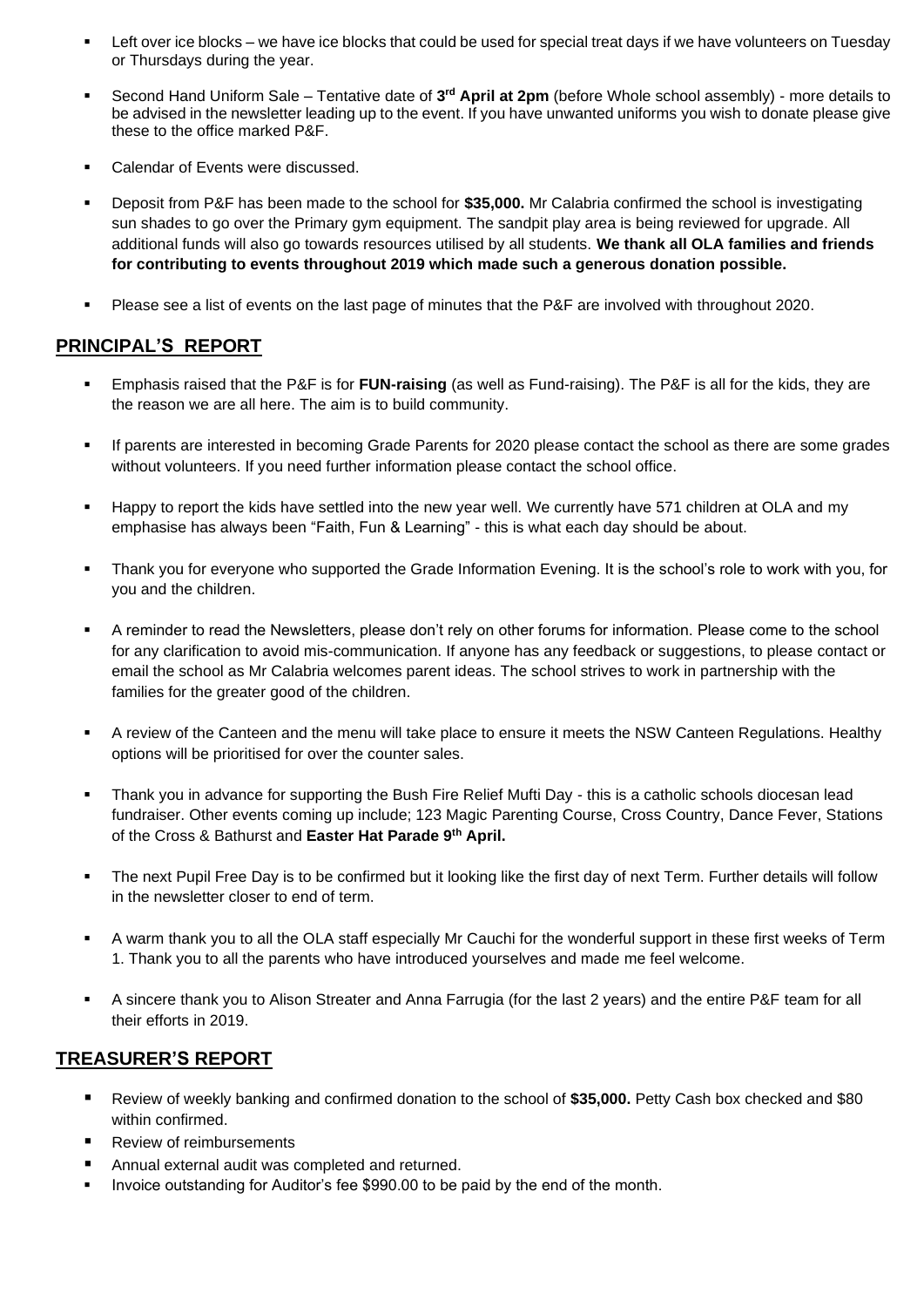#### **GENERAL BUSINESS**

- For the time being, the newsletter will remain weekly.
- Welcomed introduction of the Children's Birthday Certificate thank you Mr Calabria for this initiative. It was acknowledged that parents welcomed the printed Term Calendar that the office sent out - thank you!
- All current P&F Positions Vacated.

#### **P&F 2020 ELECTION**

We are happy to announce the newly appointed P&F Committee for 2020 are;

- President Kara Gergely-Hollai
- Vice President Marion Vickers
- Treasurer Olivia Cameron
- Secretary Leonie Blazey
- **PRC Representative Anna Farrugia**

If you ever need to contact the P&F with suggestions or queries please email [olapfc@gmail.com.](mailto:olapfc@gmail.com)

Meeting closed at 8.06pm.

#### **NEXT MEETING: Tuesday 19th May - 7pm**

\*\*See 2020 P&F Events next page

Please note the Grandparents Day is yet to be confirmed.